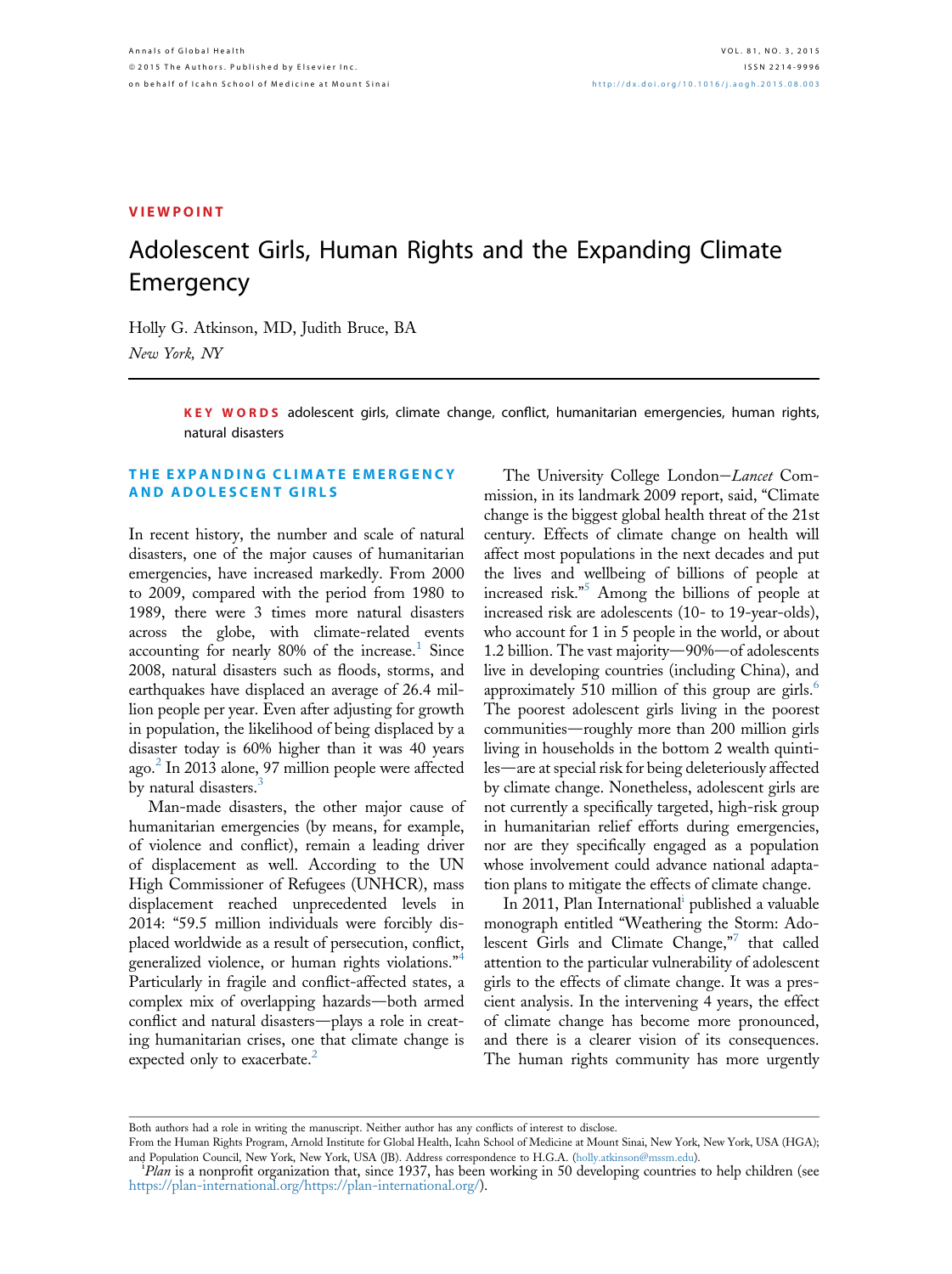addressed the effect of climate change, especially on socially excluded groups, and practitioners have begun to organize an increasingly accelerated response to the plight of adolescent girls in humanitarian emergencies, both those caused by natural disasters and armed conflicts.<sup>[8](#page-5-0)</sup> The overall reaction to the cataclysm suffered by adolescent girls, how-ever, has been slower than the data warrant.<sup>[9](#page-5-0)</sup>

## THE HUMAN RIGHTS COMMITMENTS: ARTICULATED BUT UNFUNDED AND NOT UPHELD

The human rights of adolescent girls are firmly enshrined in international human rights (IHR) law, notably, in the Convention of the Rights of the Child<sup>[10](#page-5-0)</sup> and the Convention on the Elimination of All Forms of Discrimination Against Women,<sup>[11](#page-5-0)</sup> with their foundations earlier established by the Universal Declaration of Human Rights<sup>[12](#page-5-0)</sup>—all affirmed by the vast majority of the world's governments. The breadth of these enumerated rights, which span the range of civil and political rights, as well as social, economic, and cultural rights, recognizes adolescent girls' status as both children and women, and as such, their particular susceptibility to a wide range of human rights abuses due to their youth and their sex. But adolescent girls face enormous challenges in the realization of their rights because the barriers they face are embedded in social systems that are deeply discriminatory and that systemically oppress and exploit them.

Thus, despite the extensive and specific rights enshrined in IHR law, a wide range of social actors—including governments, institutional bodies, nongovernment organizations (NGOs), local communities, and families-still fail to fulfill, protect, and promote the rights of adolescent girls under "baseline" circumstances. And it is the poorest girls living in the poorest communities who suffer the most. At baseline, they are already living in an "emergency." These girls too often experience a perfect storm of abuses and sequelae, including the ravages of "child marriage"iii[15,16;](#page-5-0) early first birth and its attendant elevated risk of  $death^{17,18}$  $death^{17,18}$  $death^{17,18}$ ; single motherhood and its relation to long-term poverty and child mortality<sup>19</sup>; extensive sexual and other forms of gender-based violence<sup>[20](#page-6-0)-[24](#page-6-0)</sup>; disproportionate HIV infection<sup>[25](#page-6-0)-[27](#page-6-0)</sup>; lack of access to secondary and higher educa-tion<sup>[28,29](#page-6-0)</sup>; lack of basic reproductive, sexual, and health care services; exclusion from local economies and the benefits of new technologies; and difficulty safely controlling their income. $30,31$ 

And although the body of IHR law extends the obligations of many social actors (e.g., governments and NGOs), in post-disaster situations, these actors often fail adolescent girls in all stages of humanitarian relief as well. $6$  Looming climate-change events and the associated forced displacement of large populations promise further to undermine adolescent girls' realization of their rights.

#### ABUSES OF ADOLESCENT GIRLS INTENSIFY IN HUMANITARIAN EMERGENCIES

Although all suffer in humanitarian emergencies, there are important differences in the experience by sex and age. A study of data from 141 countries over the period from 1981 to 2002 found that women and girls have relatively higher mortality rates than men and boys in natural disasters in societies where women have few socioeconomic rights and their economic status compared with men is lower. The bigger the disaster (as approximated by the number of deaths relative to population size), the larger the effect is on the observed gender gap in life expectancy (which includes both the immediate effects of the disaster and its subsequent impacts).[32](#page-6-0) For example, 65% of those who died in Ache Province, Indonesia, in the 2004 tsunami were female.<sup>[33](#page-6-0)</sup> Women were 61% of fatalities caused by Cyclone Nargis in Myanmar in 2008.<sup>[34](#page-6-0)</sup> Data from the 1993 Nepal flood reveal a higher mortality rate for girls relative to others; fatality rates were 13.3 per 1000 for girls, 9.4 per 1000 for boys, 6.1 per 1000 for women, and 4.1 per 1000 for men.<sup>[35](#page-6-0)</sup> These excess female deaths have been attributed to the exacerbation of previously existing patterns of discrimination/devaluation that render women and girls more vulnerable than men and boys, including

iiThe phrase "living in emergencies" was first used by the organizers of the Haitian Adolescent Girls Network, one of the first efforts to explicitly recognize the needs of adolescent girls relatively early in an emergency (4 months after the Haitian earthquake). The effort was mounted when it was observed by many of the organizations that girls did not have a place to safely meet and the disaster dramatically increased their risk for sexual abuse.

iii"Child marriage fits most of the criteria for enslavement established by Antislavery International: child brides are forced to work and serve others under the threat of mental or physical punishment; they are dehumanized; they are treated as property; their movements are severely restricted; and, most crushingly, their futures are obliterated." [14](#page-5-0)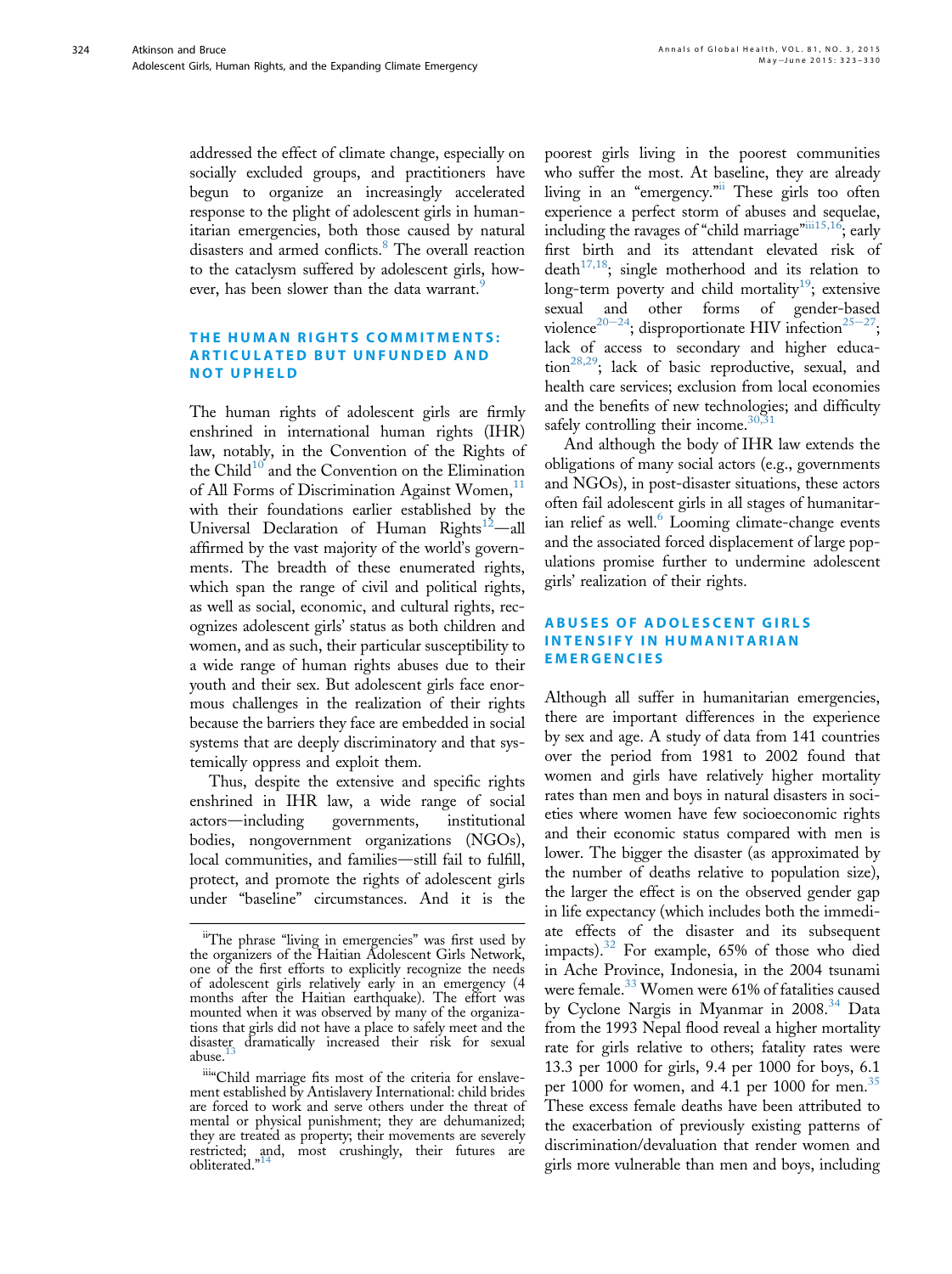disparities in access to information and economic resources; social norms and roles, which restrict females' physical mobility<sup>36</sup> and limit their personal freedom of choice before, during, and after disasters; as well as resource shortages and the temporary breakdown of social order.<sup>3</sup>

Disasters exacerbate other discriminatory practices as well, such as child marriage. Most of the 25 countries<sup>iv</sup> with the highest rates of child marriage are considered weak states and/or at high risk for natural disasters.[37](#page-6-0) In Bangladesh, for example, researchers documented that cyclical climate change was creating significant economic hardships on families, and concluded that it led to forced marriages of very young girls because dowry is cheaper at younger ages, "resulting in many dropping out of school, and in many cases experiencing violence."<sup>[38](#page-6-0)</sup> Another nuanced, covariate analysis looked at the influence of environmental change on the risk for early marriage among 9000 Bangladeshi adolescent girls and revealed that, although river-eroded, cycloneaffected, and salinity-affected areas did not experience higher marriage rates, *abasan* or displaced communities did have significantly higher early marriage rates.<sup>[39](#page-6-0)</sup> These studies underscore that by increasing scarcity, poverty, insecurity, and displacement, climate change amplifies drivers of child marriage.

In humanitarian emergencies, girls' education often suffers disproportionately compared to boys. According to a 2010 UNHCR report, average enrollment rates for refugee children in camps and urban settings in 75 countries were 76% for primary school (ages  $6-11$  years) and 36% for secondary school (ages  $12-17$  years).<sup>[40](#page-6-0)</sup> In comparison, in 2008, the global primary school enrollment rate was 90% and the global secondary school enrolment rate was  $67\%$ . <sup>v,[42](#page-6-0)</sup> Compared with their male peers, refugee girls were less likely to attend school; on average, there were approximately 9 refugee girls in school for every 10 boys at the primary level, and even fewer at the secondary level. However, global averages mask significant regional variations.

For example, in camps in South and West Asia, especially in Pakistan, 4 girls are enrolled for every 10 boys at the primary level, whereas in camps in Sub-Saharan Africa, 9 girls are enrolled for every 10 boys at the primary level, but only 6 girls are enrolled for every 10 boys at the secondary level. In Eastern and the Horn of Africa, only 5 girls are enrolled for every 10 boys. $43$  A recent survey of a community in an urban setting in Gaziantep, Turkey, revealed that refugee Syrian girls (ages  $6-17$ ) accounted for 96% of out-of-school girls in the community. None of the girls (age  $\langle 18 \rangle$  in the study who were married were in school.<sup>[44](#page-6-0)</sup>

Finally, in armed conflicts, women and children are disproportionately targeted and constitute the majority of victims. Gender-based violence, includ-ing sexual violence, increases as well.<sup>[45](#page-6-0)</sup> A 2015 report of Secretary General of the UN Security Council on conflict-related sexual violence, which focuses on 19 country situations<sup>vi</sup> for which credible information is available, highlighted that in 2014, sexual violence against adolescent girls continued to be a "disturbing trend."<sup>[46](#page-6-0)</sup>

There is some evidence that suggests climate change may cause conflict, although there is vibrant debate in this newly emergent field.<sup>[47](#page-6-0)</sup> A 2013 metaanalysis of 60 of the most rigorous quantitative studies revealed "a remarkable convergence of results," showing that climate change increases the likelihood of all types of violence, including rape, riots, and civil war. The authors write, "We find strong causal evidence linking climatic events to human conflict across a range of spatial and temporal scales and across all major regions of the world. The magnitude of climate's influence is substantial: for each one standard deviation change in climate toward warmer temperatures or more extreme rainfall, median estimates indicate that the frequency of interpersonal violence rises 4% and the frequency of intergroup conflict rises 14%." [48](#page-6-0) The authors discuss a number of plausible means, although noting the evidence is inconclusive, by which climate change may lead to violence, including increasing resource scarcity and declining economic conditions; rising food prices; weakened government

ivWorld Vision identifies the top 10 countries with the highest child marriage rates: Niger, Chad, Bangladesh, Guinea, Central African Republic, Mali, Mozambique, Nepal, Malawi, and Ethiopia. (See more at: [http://](http://www.worldvision.org/news-stories-videos/ten-worst-places-child-marriage#sthash.NUGxAIv4.dpuf) [www.worldvision.org/news-stories-videos/ten-worst](http://www.worldvision.org/news-stories-videos/ten-worst-places-child-marriage#sthash.NUGxAIv4.dpuf)[places-child-marriage#sthash.NUGxAIv4.dpuf](http://www.worldvision.org/news-stories-videos/ten-worst-places-child-marriage#sthash.NUGxAIv4.dpuf).)

v According to the World Bank, "even in the poorest countries, average enrollment rates at the primary level have surged above 80 percent and completion rates, above 60 percent. And between 1991 and 2007, the ratio of girls to boys in primary and secondary education in the devel-<br>oping world improved from 84 to 96 percent <sup>n[41](#page-6-0)</sup> oping world improved from 84 to 96 percent."

<sup>&</sup>lt;sup>vi</sup>It covers 13 conflict settings, 5 post conflict countries and 1 additional situation of concern. The 19 countries are: Afghanistan, Central African Republic, Colombia, Democratic Republic of the Congo, Iraq, Libya, Mali, Myanmar, Somalia, South Sudan, Sudan (Darfur), Syrian Arab Republic, Yemen, Bosnia and Herzegovina, Cote d'Ivoire, Liberia, Nepal, Sri Lanka, Nigeria.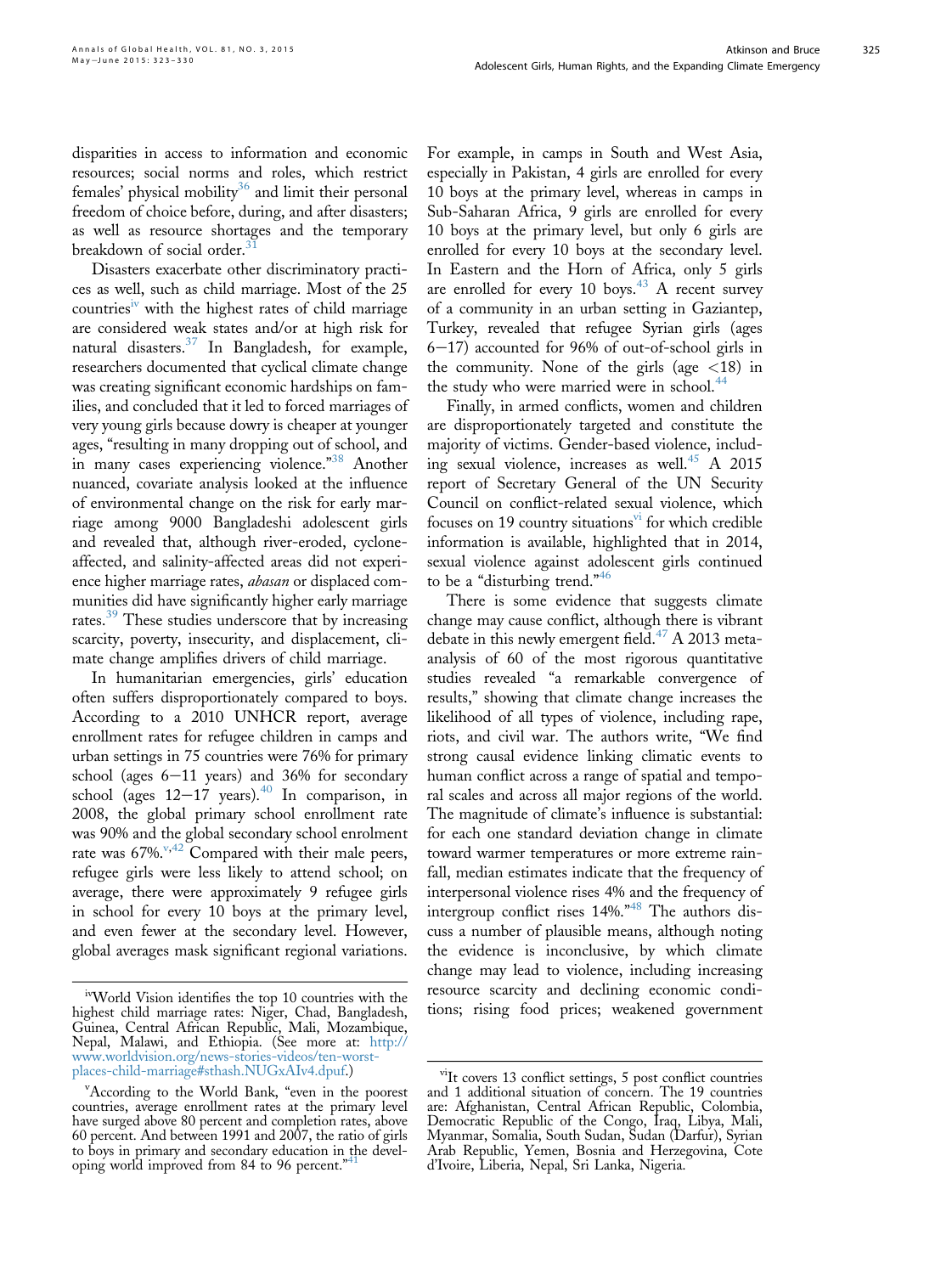and rising lawlessness; increasing migration, urbanization, and inequality; and enhanced aggression.

Climate change is only one of many factors that might contribute to conflict, however, with the forecast of more climate change events on the horizon, there may be an increase in the already staggering levels—both in peaceful regions and in conflict areas-of violence against and exploitation of women and girls, particularly adolescent girls.<sup>[49](#page-6-0)</sup>

# CONFRONTING THE RESISTANCE TO INVESTING IN ADOLESCENT GIRLS

Why is it that, after decades of declarations, resolutions, conventions, and international agreements to protect the human rights of girls, and in the face of increasing advocacy on their behalf, the actual practice on the ground has been slow to meet their needs, recognize fully their potential, and engage their talents?

Our hypothesis is that adolescent girls, especially the poorest of them, are deployed as "credit cards"vii in normal times, and they become even more valuable yet less visible in crises. Their goodwill and labor mediate daily and seasonal acute shortages; they are the go-to safety net for maintaining family and financial integrity. Adolescent girls' sexuality, fertility, and labor are fungible assets. In emergencies, not only do immediate family and the local community draw on their assets, but new actors also join the fray. For example, underfunded emergency programs rely on their labor, and human traffickers spring up in thinly disguised forms, such as marriage brokers or labor brokers. At its worst, girlhood is a process of systematic de-authentication, deprivation, and isolation. Growing up "female" often entails the increasing loss of "self": loss of autonomy, submission to physical scarification (such as female genital mutilation), increasing limits on spatial access and security,"<sup>[36](#page-6-0)</sup> and restriction of social expression every year until puberty and beyond.

Thus, "prepared" for responsibilities that others designate for them, and with few socially acceptable safe exits from this scenario, girls function as societal shock absorbers. They offset scarcity by walking further for water, fuel, food, and other resources affected by acute seasonal and long-term climate factors.

Girls' marriages-often not of their choiceare concluded when the time is right for the family, rather than the girl, $50$  and these marriages feature economic exchanges, whether bride price or dowry, from which the girl herself does not benefit. Sudden or sustained scarcity after a disaster may induce poor families to marry their daughters early and pay a smaller dowry by granting "husbands" earlier access to girls' sexual and labor services.<sup>[37](#page-6-0)</sup>

Disaster often brings dislocation and the separation of family members, requiring the remaining adults-especially mothers-to transfer emergency protection, caring, and feeding responsibilities for younger children to already disproportionately bur-dened older girls.<sup>[51](#page-6-0)</sup> Adolescent girls are often unacknowledged co-heads and managers of households. The girls under the greatest stress may literally be invisible: sequestered in mobile and temporary "households." Other girls are hidden in social constructs. The 14-year-old girl supporting her devastated mother, as they cross the border, is viewed as a daughter, not as the de facto household head. A girl spotted in the marketplace provisioning (and risking forced sexual relations or inviting poverty-driven sexual exchanges<sup>[52](#page-7-0)</sup>) may be defined as "doing errands." The girl married as a child is called "a married woman." The girl sold for a daylong sexual exchange $\frac{v}{m}$  "marriages"—has been "married and divorced," not prostituted.

Girls' flexibility in transitioning among multiple roles is part of their invisibility. One moment they are responsible for finding food or safe water, the next caring for a younger child or aged family member, and the next repairing the shelter. They are essential protectors of the family, and yet they are legally defined as dependents. From a policy perspective, particularly in disaster relief situations, they are embedded in the family and rarely treated as independent constituents for entitlements or ration cards. The scarcity-mediation scenario they navigate is rarely viewed as abusive; their human rights have been privatized to the family and arrogated to the community.

With environmental and conflict-driven humanitarian emergencies now extending years and even decades, the short- and long-term tradeoffs made in the name of expediency-tradeoffs that deny girls their rights and the resources they need, and that fail to engage their talents-are increasingly difficult to justify. We must now become attuned to how much we-families, communities, governments, and the international community-rely on pliable and capable adolescent

viiAuthor JB previously suggested that adolescent girls operate as a "universal credit card" in an August 29, 2014 blog, "The Adolescent Girl Moment: Passion is Our Fuel But Not Our Plan," found here: [http://](http://girlsglobe.org/2014/08/29/the-adolescent-girl-moment-passion-is-our-fuel-but-not-our-plan/) [girlsglobe.org/2014/08/29/the-adolescent-girl-moment](http://girlsglobe.org/2014/08/29/the-adolescent-girl-moment-passion-is-our-fuel-but-not-our-plan/)[passion-is-our-fuel-but-not-our-plan/](http://girlsglobe.org/2014/08/29/the-adolescent-girl-moment-passion-is-our-fuel-but-not-our-plan/).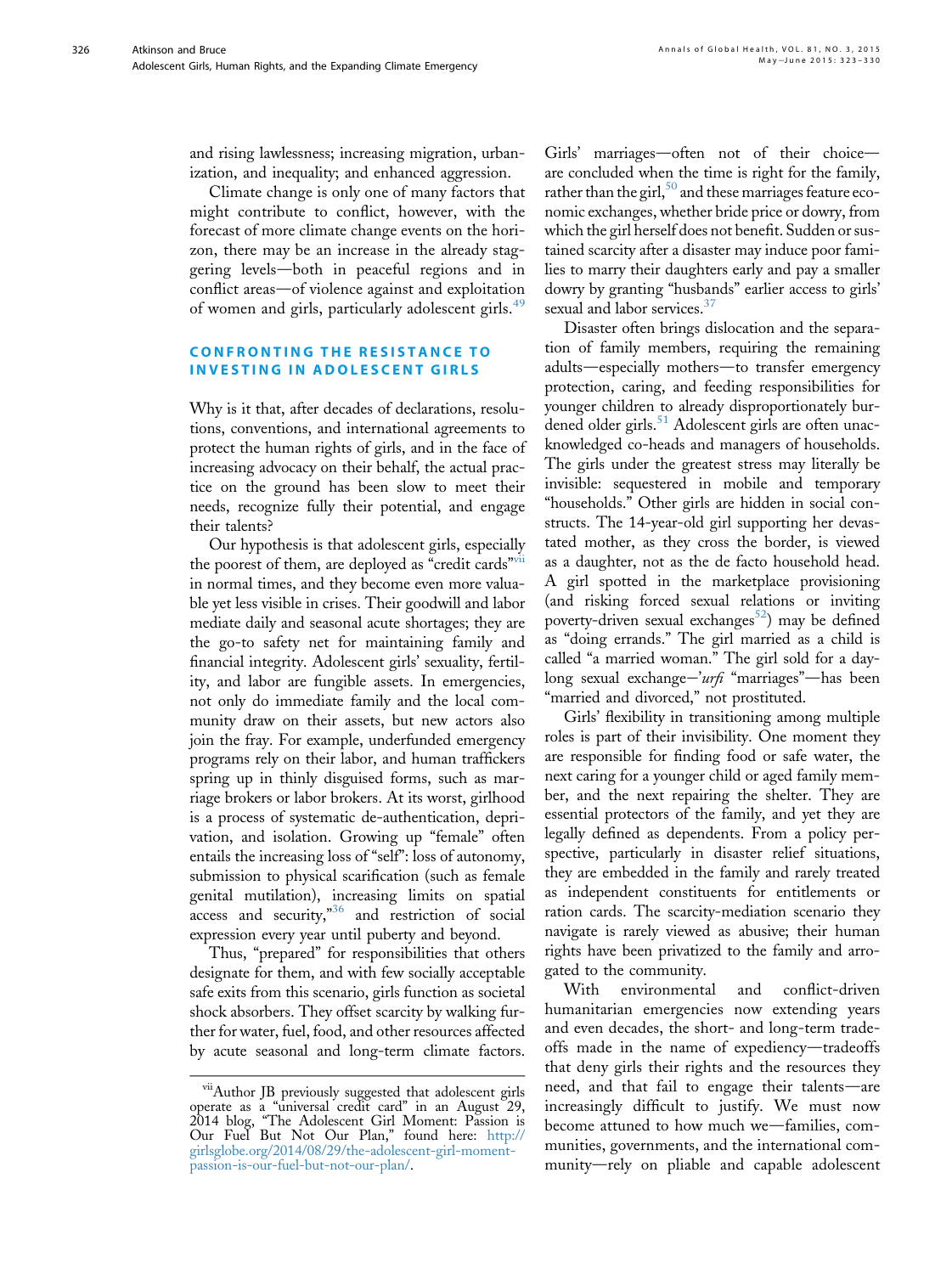girls. Without such awareness, dedicated programs to support and honor girls as agents of change and resilience may subconsciously be resisted. As adolescent girls realize their rights to life, liberty, and social and economic participation, others' control of their sexuality, fertility, and labor is reduced. Will this be viewed as a gain or a loss?

#### INVESTING IN ADOLESCENT GIRLS

The Girls in Emergencies Collaborative's Call to Action. In December 2013, concerned that the rhetoric about girls was at risk of becoming an empty brand in the humanitarian community, a group of professionals (including the authors), many of whom represent the largest organizations that respond to emergencies, climate-based and otherwise, came together as the Girls in Emergencies (GIE) Collaborative.<sup>viii</sup> It is a partnership aimed at animating the rhetoric around girls into concrete new learning methods and field activities. Its mission is to make the emergency response immediately protective of and specifically responsive to the most at-risk populations of adolescent girls. The GIE Collaborative developed an expert consensus document (see Statement and Action Agenda from the Girls in Emergencies Collaborative  $[2015;81:331-2]$ , the framework of which includes gathering critical information about girls, to serve them in the earliest phases of an emergency-especially in the first 45 days, when risks may be highest. The goals are to 1) protect the most at-risk adolescent girls, 2) serve and support them with specific tailored initiatives through defined channels, and 3) engage adolescent girls in the recovery process. Girls have untapped capacity to assist in the rebuilding efforts after the acute phase of humanitarian emergencies.

It should be noted that throughout the GIE Collaborative's deliberations, the group also discussed the need to prepare for disasters. It was understood that, as underserved as adolescent girls now are during humanitarian emergencies, it would not be enough just to focus on relief and recovery efforts.

Engaging Adolescent Girls Before the "**Emergency".** Over the past several years, key climate-change actors have been calling for climate-change solutions to be gender responsive. Since 2008, numerous official gender references have entered the UN Framework Convention on Climate Change negotiation text, and the final outcomes of the Cancun (2010) and Durban (2011) conferences included 8 and 17 references to gender, respectively.<sup>[53](#page-7-0)</sup> A guiding principle for the formulation of National Action Plans calls for actions that "follow a country-driven, gender-sensitive, participatory and fully transparent approach, taking into consideration vulnerable groups, communities and ecosystems."<sup>[54](#page-7-0)</sup> International climate-change meetings now often include gender-focused sessions, and many countries have now developed Climate Change Gender Action Plans (ccGAPs) that seek to train women about the linkages between sex and climate change and build the capacity of women's organizations to respond.<sup>[55](#page-7-0)</sup>

With these global mandates and plans in place, the next step is to make them a reality on the ground. We can and should bring several disciplines together-effective development practices, best principles of adolescent girl programming,<sup>[56](#page-7-0)</sup> human rights monitoring, and the expanding science of climate change-to identify and prioritize geographies and actions that target adolescent girls. As more actors develop plans of action, especially ccGAPs, we propose the following for consideration:

- 1. Identify geographic areas for preemptive investment in places where girls are subject to both baseline human rights abuses and climate challenges. To set priorities, data on countries and areas subject to the most serious chronic and acute climate risks can be combined with granular data on where girls face the greatest human rights abuses. For example, there are 113 subnational zones where more than 15% of the girls are married under age  $15<sup>57</sup>$  $15<sup>57</sup>$  $15<sup>57</sup>$  A high proportion of these sizable districts are heavily affected by climate change. Efforts to end child marriage should focus *first* on these regions.
- 2. Craft roles appropriate to adolescent girls to assist in the delivery of health promotion, human development, and  $climate$  mitigation activities.<sup>[58](#page-7-0)</sup> The poorest places under threat of the worst climate consequences have weak capacity to deliver health and development services. Adolescent girls have deep commitments to their communities and untapped capacity that could significantly and effectively extend local delivery of such services. For example, older adolescent girls could be trained to assist community health workers in a range of activities (e.g., installation of bed nets,

viiiThe GIE Working Group grew out grew out of the Girls in Emergencies workshop of the Adolescent Girls Learning Circle lead by the Population Council, and its steering committee includes representatives from major organizations such as International Rescue Committee; Mercy Corps; Plan, USAID; the Women's Refuge Com- mission and the Human Rights Program, Arnhold Instimission and the Human Rights Program, Arnhold Institute for Global Health at Mount Sinai.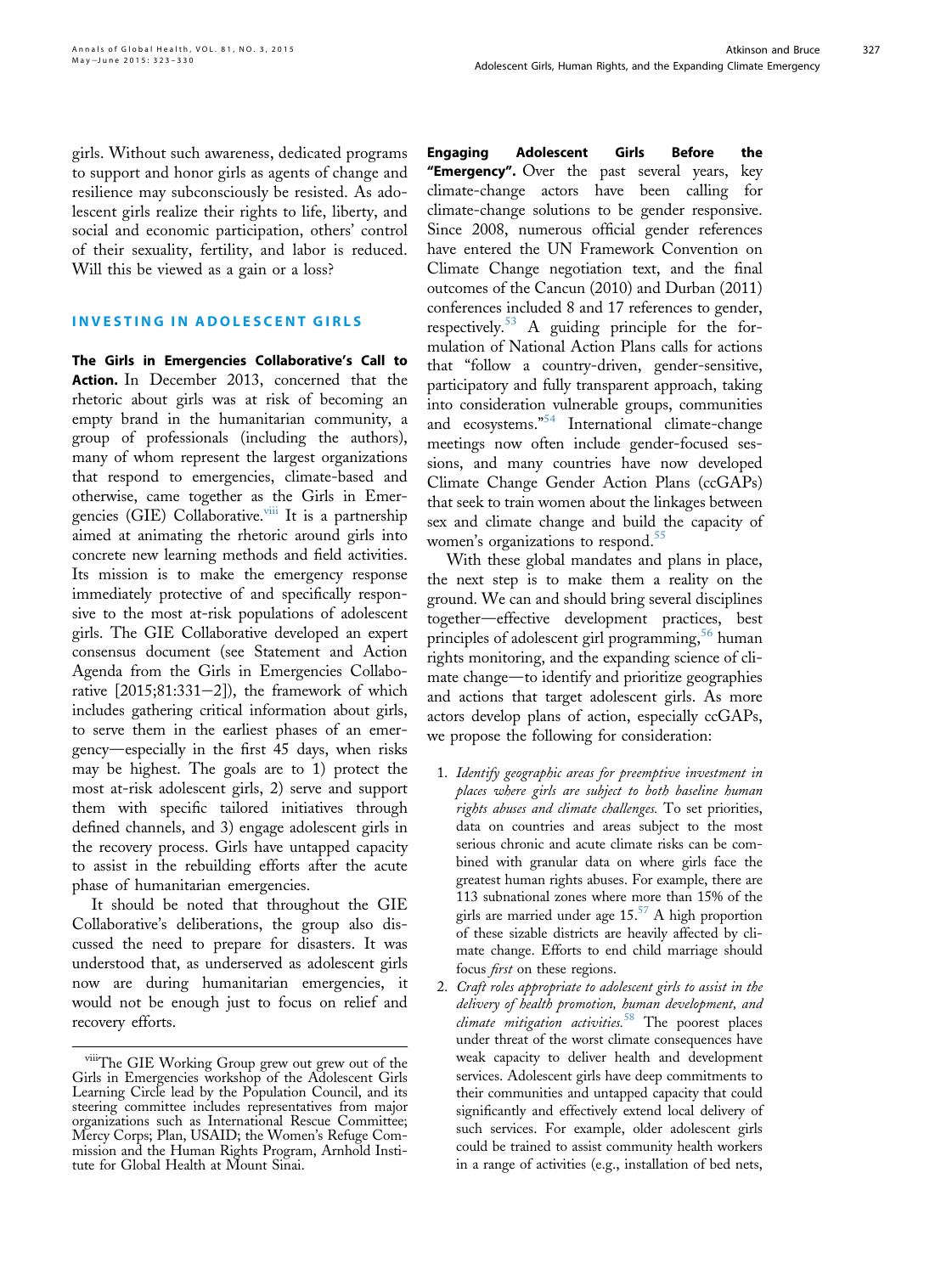<span id="page-5-0"></span>and monitoring and improving the safety of water sources.)

- 3. Build girls social and economic assets in ways that survive transitions. Adolescent girls are more likely to migrate<sup>[59](#page-7-0)</sup> and experience more transitions than their male peers,  $60$  so new asset-building efforts attuned to the sudden displacements possible in climate emergencies should seek to increase their resilience. For example, keeping girls in touch with each other by fostering their networking and more permanent social identities, providing personal documentation that is under their control, imparting financial literacy early, and establishing savings accounts and financial products that can be accessed even if they move or marry: these social and economic assets will enhance recovery.
- 4. Foster adolescent girls' knowledge and control of green procedures and production techniques and technologies. For example, the Sierra Leone Adolescent Girls Network will roll out 240 girls clubs stocked with solar-powered lanterns (which also charge phones and computers) to light meetings and "study" halls and incubate small green businesses (Chernoh Alpha M Bah, Sarah Blake and Jonathan Sury, personal communication, August 2015). In Burkina Faso, girl-managed collective gardens provide essential

nutrients for both their own use and as an adjunct source of income.<sup>[61](#page-7-0)</sup>

5. Track health and poverty effects and human rights abuses exacerbated by climate change on key populations. The 2015 Lancet Commission on Health and Climate Change called for the creation of a coalition to monitor progress and action on health dimensions of the climate crisis.<sup>[62](#page-7-0)</sup> Indices to monitor the effects of the climate crisis specifically on adolescent girls and the actions taken to protect, serve and ultimately engage them as change agents should be integrated into any forward-going plan. Funds for this initiative should be formally appropriated and specifically allow for experimental programs.

We urge key actors responding to both the threats and opportunities that climate change poses to understand adolescent girls as exceptionally at risk on the one hand, and as exceptionally resilient and underengaged on the other. As a global community, we should be investing now in adolescent girls and centrally anchoring them in climate adaptation strategies. It may be one of the places where we can have the greatest effect on the future.

### **REFERENCES**

- 1. [Leaning J, Guha-Sapir D. Natural](http://refhub.elsevier.com/S2214-9996(15)01219-9/sref1) [disasters, armed con](http://refhub.elsevier.com/S2214-9996(15)01219-9/sref1)flict, and public [health. N Engl J Med 2013;369:](http://refhub.elsevier.com/S2214-9996(15)01219-9/sref1)  $1836 - 42.$  $1836 - 42.$  $1836 - 42.$  $1836 - 42.$
- 2. Norwegian Refugee Council/Internal Displacement Monitoring Centre (NRC/IDMC). Global estimates 2015: people displaced by disasters, July 2015. Available at: [http://www.](http://www.internal-displacement.org/assets/library/Media/201507-globalEstimates-2015/20150713-global-estimates-2015-en-v1.pdf) [internal-displacement.org/assets/](http://www.internal-displacement.org/assets/library/Media/201507-globalEstimates-2015/20150713-global-estimates-2015-en-v1.pdf) [library/Media/201507-globalEstimates-](http://www.internal-displacement.org/assets/library/Media/201507-globalEstimates-2015/20150713-global-estimates-2015-en-v1.pdf)[2015/20150713-global-estimates-2015](http://www.internal-displacement.org/assets/library/Media/201507-globalEstimates-2015/20150713-global-estimates-2015-en-v1.pdf) [en-v1.pdf.](http://www.internal-displacement.org/assets/library/Media/201507-globalEstimates-2015/20150713-global-estimates-2015-en-v1.pdf) Accessed July 24, 2015.
- 3. OCHA. World humanitarian data and trends 2014. New York: United Nations. Available at: [http://www.](http://www.unocha.org/data-and-trends-2014/downloads/World%20Humanitarian%20Data%20and%20Trends%202014.pdf) [unocha.org/data-and-trends-2014/](http://www.unocha.org/data-and-trends-2014/downloads/World%20Humanitarian%20Data%20and%20Trends%202014.pdf) [downloads/World%20Humanitarian](http://www.unocha.org/data-and-trends-2014/downloads/World%20Humanitarian%20Data%20and%20Trends%202014.pdf) [%20Data%20and%20Trends%202014.](http://www.unocha.org/data-and-trends-2014/downloads/World%20Humanitarian%20Data%20and%20Trends%202014.pdf) odf; 2014. Accessed July 15, 2015.
- 4. UN High Commissioner for Refugees (UNHCR). UNHCR global trends forced displacement in 2014: World at war. New York: UNHCR. Available at: [http://www.unhcr.org/556725](http://www.unhcr.org/556725e69.html) [e69.html](http://www.unhcr.org/556725e69.html); 2015. Accessed July 5, 2015.
- 5. [CostelloA,AbbasM,Allen A, et al.Man](http://refhub.elsevier.com/S2214-9996(15)01219-9/sref5)[aging the health effects of climate change:](http://refhub.elsevier.com/S2214-9996(15)01219-9/sref5) [Lancet and University College London](http://refhub.elsevier.com/S2214-9996(15)01219-9/sref5) [Institute for Global Health Commission.](http://refhub.elsevier.com/S2214-9996(15)01219-9/sref5) [Lancet 2009;373:1693](http://refhub.elsevier.com/S2214-9996(15)01219-9/sref5)-[733.](http://refhub.elsevier.com/S2214-9996(15)01219-9/sref5)
- 6. United Nations. World population prospects: The 2012 revision. New York: United Nations. Available at: [http://esa.un.org/wpp/documentation/](http://esa.un.org/wpp/documentation/pdf/wpp2012_%20key%20findings.pdf) [pdf/wpp2012\\_%20key%20](http://esa.un.org/wpp/documentation/pdf/wpp2012_%20key%20findings.pdf)findings.pdf; 2013. Accessed July 25, 2015.
- 7. Swarup A, Dankelman I, Ahluwalia K, Hawrylyshyn K. Weathering the storm: adolescent girls and climate change. Plan International. June 2011. Available at: [http://www.plan](http://www.plan-uk.org/resources/documents/35316/)[uk.org/resources/documents/35316/](http://www.plan-uk.org/resources/documents/35316/). Accessed July 6, 2015.
- 8. Siddiqi A. Missing the emergency: shifting the paradigm for relief to adolescent girls. New York: Coalition for Adolescent Girls. Available at: [http://](http://coalitionforadolescentgirls.org/knowledge/girls-in-emergencies/) [coalitionforadolescentgirls.org/](http://coalitionforadolescentgirls.org/knowledge/girls-in-emergencies/) [knowledge/girls-in-emergencies/;](http://coalitionforadolescentgirls.org/knowledge/girls-in-emergencies/) 2012. Accessed July 18, 2015.
- 9. Women's Refugee Commission. I'm here: adolescent girls in emergencies report. New York: WRC. Available at: [https://womensrefugeecommission.](https://womensrefugeecommission.org/resources/document/1078-i-m-here-report-final-pdf) [org/resources/document/1078-i-m](https://womensrefugeecommission.org/resources/document/1078-i-m-here-report-final-pdf)[here-report-](https://womensrefugeecommission.org/resources/document/1078-i-m-here-report-final-pdf)final-pdf; 2014. Accessed July 11, 2015.
- 10. UN General Assembly. Convention on the Rights of the Child, November 20, 1989, United Nations, Treaty Series, vol. 1577, p. 3. Available at:

[http://www.refworld.org/docid/3ae6b3](http://www.refworld.org/docid/3ae6b38f0.html) [8f0.html](http://www.refworld.org/docid/3ae6b38f0.html). Accessed July 5, 2015.

- 11. UN General Assembly. Convention on the Elimination of All Forms of Discrimination Against Women, December 18, 1979, United Nations, Treaty Series, vol. 1249, p. 13. Available at: [http://www.refworld.](http://www.refworld.org/docid/3ae6b3970.html) [org/docid/3ae6b3970.html](http://www.refworld.org/docid/3ae6b3970.html). Accessed July 5, 2015.
- 12. UN General Assembly. Universal Declaration of Human Rights, December 10, 1948, 217 A (III). Available at: [http://www.refworld.](http://www.refworld.org/docid/3ae6b3712c.html) [org/docid/3ae6b3712c.html](http://www.refworld.org/docid/3ae6b3712c.html). Accessed July 5, 2015.
- 13. Haiti Adolescent Girls Network. Safe spaces for adolescent girls in Haiti. Forced migration review. Available at: [http://www.fmreview.org/young](http://www.fmreview.org/young-and-out-of-place/nieradka.html)[and-out-of-place/nieradka.html.](http://www.fmreview.org/young-and-out-of-place/nieradka.html) Accessed August 15, 2015.
- 14. [Bruce J. Lost girls. In: Cohen DE, ed.](http://refhub.elsevier.com/S2214-9996(15)01219-9/sref14) [What matters: The World](http://refhub.elsevier.com/S2214-9996(15)01219-9/sref14)'s Preemi[nent Photojournalists and Thinkers](http://refhub.elsevier.com/S2214-9996(15)01219-9/sref14) [Depict Essential Issues of Our Time.](http://refhub.elsevier.com/S2214-9996(15)01219-9/sref14) [New York: Sterling; 2008.](http://refhub.elsevier.com/S2214-9996(15)01219-9/sref14)
- 15. United Nations Children's Fund (UNICEF). The state of the world's children 2015. Executive summary. New York: UNICEF. Available at: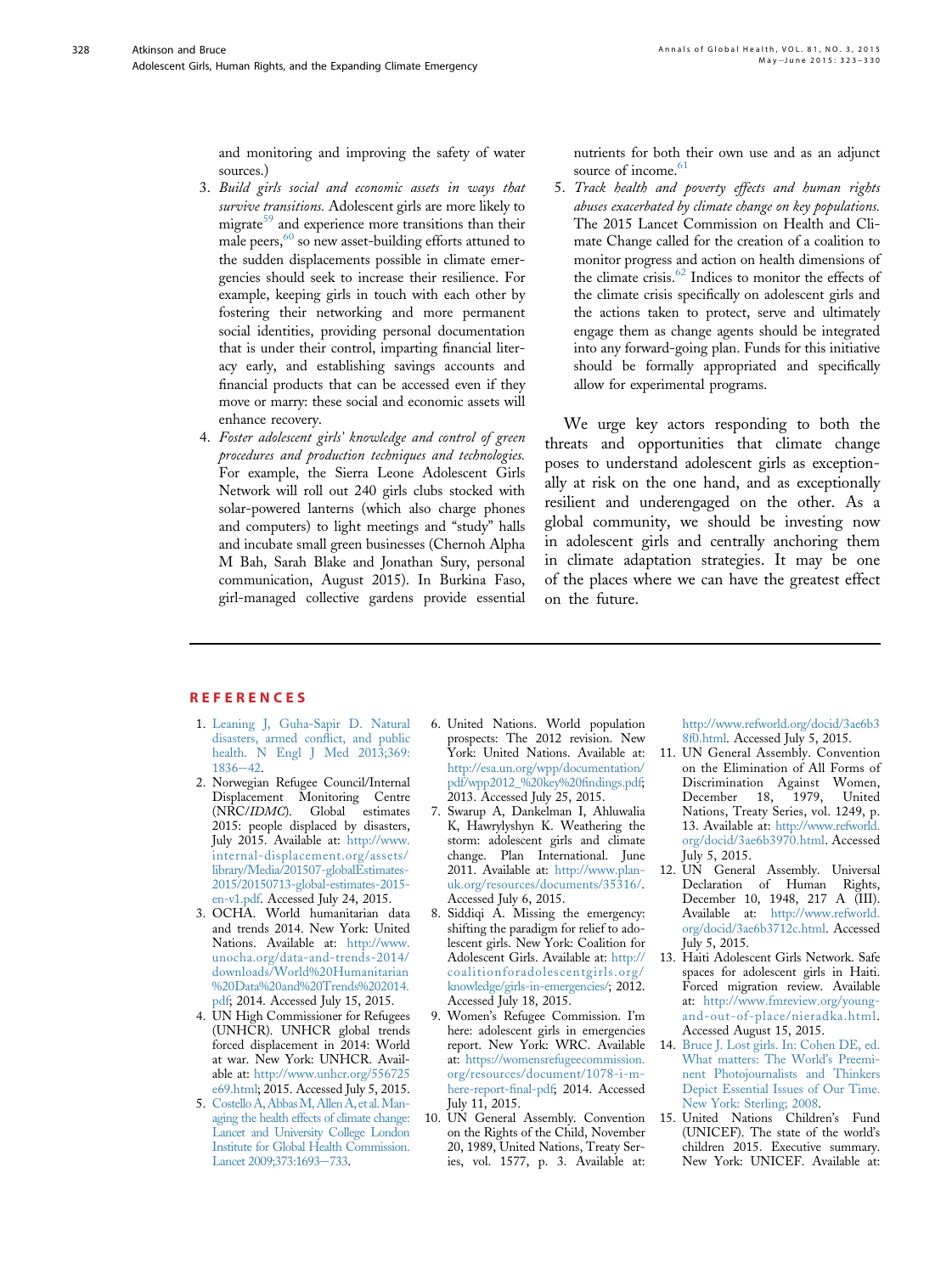329

<span id="page-6-0"></span>[http://www.unicef.org/publications/](http://www.unicef.org/publications/files/SOWC_2015_Summary_and_Tables.pdf) files/SOWC\_2015\_Summary\_and [Tables.pdf;](http://www.unicef.org/publications/files/SOWC_2015_Summary_and_Tables.pdf) 2014. Accessed July 27, 2015.

- 16. United Nations Population Fund (UNFPA). Marrying too young: end child marriage. New York: United Nations. Available at: [http://www.](http://www.unfpa.org/end-child-marriage) [unfpa.org/end-child-marriage;](http://www.unfpa.org/end-child-marriage) 2012. Accessed July 25, 2015.
- 17. World Health Organization (WHO). Adolescent pregnancy. Fact Sheet No. 364. Geneva, Switzerland: WHO. Available at: [http://www.who.](http://www.who.int/mediacentre/factsheets/fs364/en/) [int/mediacentre/factsheets/fs364/en/;](http://www.who.int/mediacentre/factsheets/fs364/en/) 2014. Accessed July 25, 2015.
- 18. [Patton GC, Coffey C, Sawyer SM,](http://refhub.elsevier.com/S2214-9996(15)01219-9/sref18) [et al. Global patterns of mortality in](http://refhub.elsevier.com/S2214-9996(15)01219-9/sref18) [young people: a systematic analysis of](http://refhub.elsevier.com/S2214-9996(15)01219-9/sref18) [population health data. Lancet](http://refhub.elsevier.com/S2214-9996(15)01219-9/sref18) [2009;374:881](http://refhub.elsevier.com/S2214-9996(15)01219-9/sref18)-[92.](http://refhub.elsevier.com/S2214-9996(15)01219-9/sref18)
- 19. [Clark S, Hamplova D. Single mother](http://refhub.elsevier.com/S2214-9996(15)01219-9/sref19)[hood and child mortality in Sub-](http://refhub.elsevier.com/S2214-9996(15)01219-9/sref19)[Saharan Africa: a life course perspective.](http://refhub.elsevier.com/S2214-9996(15)01219-9/sref19) [Demography 2013;50:1521](http://refhub.elsevier.com/S2214-9996(15)01219-9/sref19)-[49](http://refhub.elsevier.com/S2214-9996(15)01219-9/sref19).
- 20. [Abrahams N, Devries K, Watts C,](http://refhub.elsevier.com/S2214-9996(15)01219-9/sref20) [et al. Worldwide prevalence of](http://refhub.elsevier.com/S2214-9996(15)01219-9/sref20) [non-partner sexual violence: a sys](http://refhub.elsevier.com/S2214-9996(15)01219-9/sref20)[tematic review. Lancet 2014;383:](http://refhub.elsevier.com/S2214-9996(15)01219-9/sref20)  $1648 - 54$  $1648 - 54$  $1648 - 54$ .
- 21. Centers for Disease Control and Prevention. Towards a violence free generation: using science to fuel action and end violence against children. Available at: [http://www.cdc.gov/](http://www.cdc.gov/violenceprevention/vacs/index.html) [violenceprevention/vacs/index.html.](http://www.cdc.gov/violenceprevention/vacs/index.html) Accessed July 25, 2015.
- 22. United Nations Children's Fund (UNI-CEF). Hidden in plain sight: a statistical analysis of violence against children. New York: UNICEF. Available at: http://fi[les.unicef.org/publications/](http://files.unicef.org/publications/files/Hidden_in_plain_sight_statistical_analysis_EN_3_Sept_2014.pdf)files/ [Hidden\\_in\\_plain\\_sight\\_statistical\\_](http://files.unicef.org/publications/files/Hidden_in_plain_sight_statistical_analysis_EN_3_Sept_2014.pdf) [analysis\\_EN\\_3\\_Sept\\_2014.pdf](http://files.unicef.org/publications/files/Hidden_in_plain_sight_statistical_analysis_EN_3_Sept_2014.pdf); 2014. Accessed July 28, 2015.
- 23. World Health Organization. WHO multi-country study on women's health and domestic violence against women: summary report of initial results on prevalence, health outcomes and women's responses. Geneva, Switzerland: WHO. Available at: [http://www.who.int/gender/violence/](http://www.who.int/gender/violence/who_multicountry_study/summary_report/summary_report_English2.pdf) [who\\_multicountry\\_study/summary\\_](http://www.who.int/gender/violence/who_multicountry_study/summary_report/summary_report_English2.pdf) [report/summary\\_report\\_English2.pdf;](http://www.who.int/gender/violence/who_multicountry_study/summary_report/summary_report_English2.pdf) 2005. Accessed July 4, 2015.
- 24. Bruce J. Violence against adolescent girls: a fundamental challenge to meaningful equality. New York: The Population Council, Inc.. Available at: [http://www.popcouncil.org/uploads/](http://www.popcouncil.org/uploads/pdfs/2012PGY_GirlsFirst_Violence.pdf) [pdfs/2012PGY\\_GirlsFirst\\_Violence.](http://www.popcouncil.org/uploads/pdfs/2012PGY_GirlsFirst_Violence.pdf) [pdf](http://www.popcouncil.org/uploads/pdfs/2012PGY_GirlsFirst_Violence.pdf); 2011. Accessed July 26, 2015.
- 25. United Nations Programme on HIV/ AIDs (UNAIDS). The Gap Report. JC2656 Geneva: UNAIDS; 2014, updated September 2014. ISBN 978- 92-9253-062-4. Available at: [http://](http://www.unaids.org/sites/default/files/media_asset/UNAIDS_Gap_report_en.pdf) [www.unaids.org/sites/default/](http://www.unaids.org/sites/default/files/media_asset/UNAIDS_Gap_report_en.pdf)files/

[media\\_asset/UNAIDS\\_Gap\\_report\\_en.](http://www.unaids.org/sites/default/files/media_asset/UNAIDS_Gap_report_en.pdf) [pdf.](http://www.unaids.org/sites/default/files/media_asset/UNAIDS_Gap_report_en.pdf) Accessed on July 4, 2015.

- 26. [Bruce J, Hallman K. Reaching the](http://refhub.elsevier.com/S2214-9996(15)01219-9/sref26) [girls left behind. Gend Dev 2008;16:](http://refhub.elsevier.com/S2214-9996(15)01219-9/sref26)  $227 - 45$  $227 - 45$
- 27. Bruce J, Temin M, Hallman K. Evidence based approaches to protecting adolescent girls at risk of HIV. USAID AIDSTAR-One Spotlight on Gender. March 2012.
- 28. [United Nations Educational, Scien](http://refhub.elsevier.com/S2214-9996(15)01219-9/sref28)tifi[c and Cultural Organization](http://refhub.elsevier.com/S2214-9996(15)01219-9/sref28) [\(UNESCO\). Education for all 2000-](http://refhub.elsevier.com/S2214-9996(15)01219-9/sref28) [2015: achievements and Challenges.](http://refhub.elsevier.com/S2214-9996(15)01219-9/sref28) [Paris: UNESCO; 2015.](http://refhub.elsevier.com/S2214-9996(15)01219-9/sref28)
- 29. Lloyd C, Young J. New lessons: the power of educating adolescent girls: a girls count report on adolescent girls. New York: The Population Council. Available at: [www.ungei.org/resources/](http://www.ungei.org/resources/files/2009PGY_NewLessons.pdf) fi[les/2009PGY\\_NewLessons.pdf](http://www.ungei.org/resources/files/2009PGY_NewLessons.pdf); 2009. Accessed August 15, 2015.
- 30. [Population Council. Building Assets](http://refhub.elsevier.com/S2214-9996(15)01219-9/sref30) [for Safe, Productive Lives. New York:](http://refhub.elsevier.com/S2214-9996(15)01219-9/sref30) [The Population Council, Inc.; 2005](http://refhub.elsevier.com/S2214-9996(15)01219-9/sref30).
- 31. [Bertini C. Girls Grow: A Vital Force](http://refhub.elsevier.com/S2214-9996(15)01219-9/sref31) [in Rural Economics. Chicago: The](http://refhub.elsevier.com/S2214-9996(15)01219-9/sref31) [Chicago Council on Global Affairs;](http://refhub.elsevier.com/S2214-9996(15)01219-9/sref31) [2011.](http://refhub.elsevier.com/S2214-9996(15)01219-9/sref31)
- 32. [Neumayer E, Plümper T. The gen](http://refhub.elsevier.com/S2214-9996(15)01219-9/sref32)[dered nature of natural disasters: the](http://refhub.elsevier.com/S2214-9996(15)01219-9/sref32) [impact of catastrophic events on the](http://refhub.elsevier.com/S2214-9996(15)01219-9/sref32) [gender gap in life expectancy,](http://refhub.elsevier.com/S2214-9996(15)01219-9/sref32) [1981](http://refhub.elsevier.com/S2214-9996(15)01219-9/sref32)-[2002. Ann Assoc Am Geogr](http://refhub.elsevier.com/S2214-9996(15)01219-9/sref32) [2007;97:551](http://refhub.elsevier.com/S2214-9996(15)01219-9/sref32)-[66](http://refhub.elsevier.com/S2214-9996(15)01219-9/sref32).
- 33. [Mazurana D, Benelli P, Gupta H,](http://refhub.elsevier.com/S2214-9996(15)01219-9/sref33) [Walker P. Sex and Age Matter:](http://refhub.elsevier.com/S2214-9996(15)01219-9/sref33) [Improving Humanitarian Response](http://refhub.elsevier.com/S2214-9996(15)01219-9/sref33) [in Emergencies. Medford: Feinstein](http://refhub.elsevier.com/S2214-9996(15)01219-9/sref33) [International Center, Tufts Univer](http://refhub.elsevier.com/S2214-9996(15)01219-9/sref33)[sity; 2011](http://refhub.elsevier.com/S2214-9996(15)01219-9/sref33).
- 34. [Castañeda I, Gammage S. Gender,](http://refhub.elsevier.com/S2214-9996(15)01219-9/sref34) [global crises, and climate change. In:](http://refhub.elsevier.com/S2214-9996(15)01219-9/sref34) [Jain D, Elson D, eds. Harvesting](http://refhub.elsevier.com/S2214-9996(15)01219-9/sref34) [Feminist Knowledge for Public Policy.](http://refhub.elsevier.com/S2214-9996(15)01219-9/sref34) [New Delhi, India: Sage Publications;](http://refhub.elsevier.com/S2214-9996(15)01219-9/sref34) [2011.](http://refhub.elsevier.com/S2214-9996(15)01219-9/sref34)
- 35. [Pradhan EK, West KP Jr, Katz J,](http://refhub.elsevier.com/S2214-9996(15)01219-9/sref35) et al. Risk of fl[ood-related mortality](http://refhub.elsevier.com/S2214-9996(15)01219-9/sref35) in Nepal. Disasters  $2007;31:57-70$  $2007;31:57-70$ .
- 36. [Hallman K, Kenworthy N, Diers J,](http://refhub.elsevier.com/S2214-9996(15)01219-9/sref36) [Swan N, Devnarain B. The shrinking](http://refhub.elsevier.com/S2214-9996(15)01219-9/sref36) [world of girls at puberty: violence and](http://refhub.elsevier.com/S2214-9996(15)01219-9/sref36) [gender-divergent access to the public](http://refhub.elsevier.com/S2214-9996(15)01219-9/sref36) [sphere among adolescents in South](http://refhub.elsevier.com/S2214-9996(15)01219-9/sref36) [Africa. Glob Public Health 2014;10:](http://refhub.elsevier.com/S2214-9996(15)01219-9/sref36)  $1 - 17.$  $1 - 17.$  $1 - 17.$
- 37. [Vision World. Untying the Knot:](http://refhub.elsevier.com/S2214-9996(15)01219-9/sref37) [Exploring Early Marriage in Fragile](http://refhub.elsevier.com/S2214-9996(15)01219-9/sref37) [States. London: World Vision UK;](http://refhub.elsevier.com/S2214-9996(15)01219-9/sref37) [2013.](http://refhub.elsevier.com/S2214-9996(15)01219-9/sref37)
- 38. [Alston M, Whittenbury K, Haynes A,](http://refhub.elsevier.com/S2214-9996(15)01219-9/sref38) [Godden N. Are climate challenges](http://refhub.elsevier.com/S2214-9996(15)01219-9/sref38) [reinforcing child and forced marriage](http://refhub.elsevier.com/S2214-9996(15)01219-9/sref38) [and dowry as adaptation strategies in](http://refhub.elsevier.com/S2214-9996(15)01219-9/sref38) [the context of Bangladesh? Womens](http://refhub.elsevier.com/S2214-9996(15)01219-9/sref38) [Stud Int Forum 2014;47:137](http://refhub.elsevier.com/S2214-9996(15)01219-9/sref38)-[44](http://refhub.elsevier.com/S2214-9996(15)01219-9/sref38).
- 39. Ainul S, Amin S. Environmental vulnerability and early marriage in

Southern Bangladesh. Paper presented at Population Association of America Annual Meeting in San Diego, California, April 30-May 2, 2015.

- 40. [UN High Commissioner for Refugees](http://refhub.elsevier.com/S2214-9996(15)01219-9/sref40) [\(UNHCR\). Report on the Enrolment](http://refhub.elsevier.com/S2214-9996(15)01219-9/sref40) [Rates to Primary and Secondary](http://refhub.elsevier.com/S2214-9996(15)01219-9/sref40) [Education in UNHCR Operations.](http://refhub.elsevier.com/S2214-9996(15)01219-9/sref40) [Geneva, Switzerland: UNHCR Depart](http://refhub.elsevier.com/S2214-9996(15)01219-9/sref40)[ment of International Protection; 2010.](http://refhub.elsevier.com/S2214-9996(15)01219-9/sref40)
- 41. World Bank. Learning for all: investing in people's knowledge and skills to promote development. Available at: [http://siteresources.worldbank.org/](http://siteresources.worldbank.org/EDUCATION/Resources/ESSU/Education_Strategy_4_12_2011.pdf) [EDUCATION/Resources/ESSU/](http://siteresources.worldbank.org/EDUCATION/Resources/ESSU/Education_Strategy_4_12_2011.pdf) [Education\\_Strategy\\_4\\_12\\_2011.pdf.](http://siteresources.worldbank.org/EDUCATION/Resources/ESSU/Education_Strategy_4_12_2011.pdf) Accessed August 15, 2015.
- 42. [UNESCO. Education for All Global](http://refhub.elsevier.com/S2214-9996(15)01219-9/sref42) [Monitoring Report 2011: The hidden](http://refhub.elsevier.com/S2214-9996(15)01219-9/sref42) crisis: Armed confl[ict and education.](http://refhub.elsevier.com/S2214-9996(15)01219-9/sref42) [Paris: UNESCO; 2011](http://refhub.elsevier.com/S2214-9996(15)01219-9/sref42).
- 43. [Dryden-Peterson S. Refugee Educa](http://refhub.elsevier.com/S2214-9996(15)01219-9/sref43)[tion: A Global Review. New York:](http://refhub.elsevier.com/S2214-9996(15)01219-9/sref43) [UNHCR; 2011.](http://refhub.elsevier.com/S2214-9996(15)01219-9/sref43)
- 44. [Mercy Corps & Women](http://refhub.elsevier.com/S2214-9996(15)01219-9/sref44)'s Refugee Commission. "[The Most Vulnerable](http://refhub.elsevier.com/S2214-9996(15)01219-9/sref44)" [Adolescents in Gaziantep: Proactive](http://refhub.elsevier.com/S2214-9996(15)01219-9/sref44) [Research to Ensure Programming](http://refhub.elsevier.com/S2214-9996(15)01219-9/sref44) [Responds to Their Needs. Portland,](http://refhub.elsevier.com/S2214-9996(15)01219-9/sref44) [Oregon: Mercy Corp; 2015](http://refhub.elsevier.com/S2214-9996(15)01219-9/sref44).
- 45. UN Security Council. Report of the Secretary-General on women, peace and security (S/2002/1154). Available at: [http://www.un.org/womenwatch/](http://www.un.org/womenwatch/ods/S-2002-1154-E.pdf) [ods/S-2002-1154-E.pdf](http://www.un.org/womenwatch/ods/S-2002-1154-E.pdf). Accessed July 25, 2015.
- 46. UN Security Council. Report of the Secretary General on Conflict-related Sexual Violence. (S/2015/203). March 2015. Available at: [http://www.](http://www.securitycouncilreport.org/atf/cf/%7B65BFCF9B-6D27-4E9C-8CD3-CF6E4FF96FF9%7D/s_2015_203.pdf) [securitycouncilreport.org/atf/cf/%7B6](http://www.securitycouncilreport.org/atf/cf/%7B65BFCF9B-6D27-4E9C-8CD3-CF6E4FF96FF9%7D/s_2015_203.pdf) [5BFCF9B-6D27-4E9C-8CD3-CF6](http://www.securitycouncilreport.org/atf/cf/%7B65BFCF9B-6D27-4E9C-8CD3-CF6E4FF96FF9%7D/s_2015_203.pdf) [E4FF96FF9%7D/s\\_2015\\_203.pdf.](http://www.securitycouncilreport.org/atf/cf/%7B65BFCF9B-6D27-4E9C-8CD3-CF6E4FF96FF9%7D/s_2015_203.pdf) Accessed July 28, 2015.
- 47. Jaeger J. Will climate change lead to conflict or cooperation? IPS News Agency. Aug 4, 2014. Available at: [http://www.ipsnews.net/2014/08/will](http://www.ipsnews.net/2014/08/will-climate-change-lead-to-conflict-or-cooperation/)[climate-change-lead-to-con](http://www.ipsnews.net/2014/08/will-climate-change-lead-to-conflict-or-cooperation/)flict-or[cooperation/.](http://www.ipsnews.net/2014/08/will-climate-change-lead-to-conflict-or-cooperation/) Accessed July 25, 2015.
- 48. [Hsiang SM, Burke B, Miguel E.](http://refhub.elsevier.com/S2214-9996(15)01219-9/sref48) [Quantifying the in](http://refhub.elsevier.com/S2214-9996(15)01219-9/sref48)fluence of climate<br>on human conflict. Science [on human con](http://refhub.elsevier.com/S2214-9996(15)01219-9/sref48)flict. [2013;341:1235367.](http://refhub.elsevier.com/S2214-9996(15)01219-9/sref48)
- 49. Together for Girls. Ending the epidemic of violence against children. Available at: [http://www.togetherforgirls.org/wp](http://www.togetherforgirls.org/wp-content/uploads/TfG_Fact_sheet_overview.pdf)content/uploads/TfG\_Fact\_sheet [overview.pdf.](http://www.togetherforgirls.org/wp-content/uploads/TfG_Fact_sheet_overview.pdf) Accessed July 25, 2015.
- 50. [Mourtada R. Early Marriage in Syrian](http://refhub.elsevier.com/S2214-9996(15)01219-9/sref50) Confl[ict-Affected Population.Lebanon:](http://refhub.elsevier.com/S2214-9996(15)01219-9/sref50) [American University of Beirut and](http://refhub.elsevier.com/S2214-9996(15)01219-9/sref50) Women'[s Refugee Commission; 2014.](http://refhub.elsevier.com/S2214-9996(15)01219-9/sref50)
- 51. [Lloyd C, Grant M, Ritchie A. Gen](http://refhub.elsevier.com/S2214-9996(15)01219-9/sref51)[der differences in time use among](http://refhub.elsevier.com/S2214-9996(15)01219-9/sref51) [adolescents in developing countries:](http://refhub.elsevier.com/S2214-9996(15)01219-9/sref51) [implication of rising school enroll](http://refhub.elsevier.com/S2214-9996(15)01219-9/sref51)[ment rates. J Res Adolesc 2008;18:](http://refhub.elsevier.com/S2214-9996(15)01219-9/sref51)  $99 - 120.$  $99 - 120.$  $99 - 120.$  $99 - 120.$